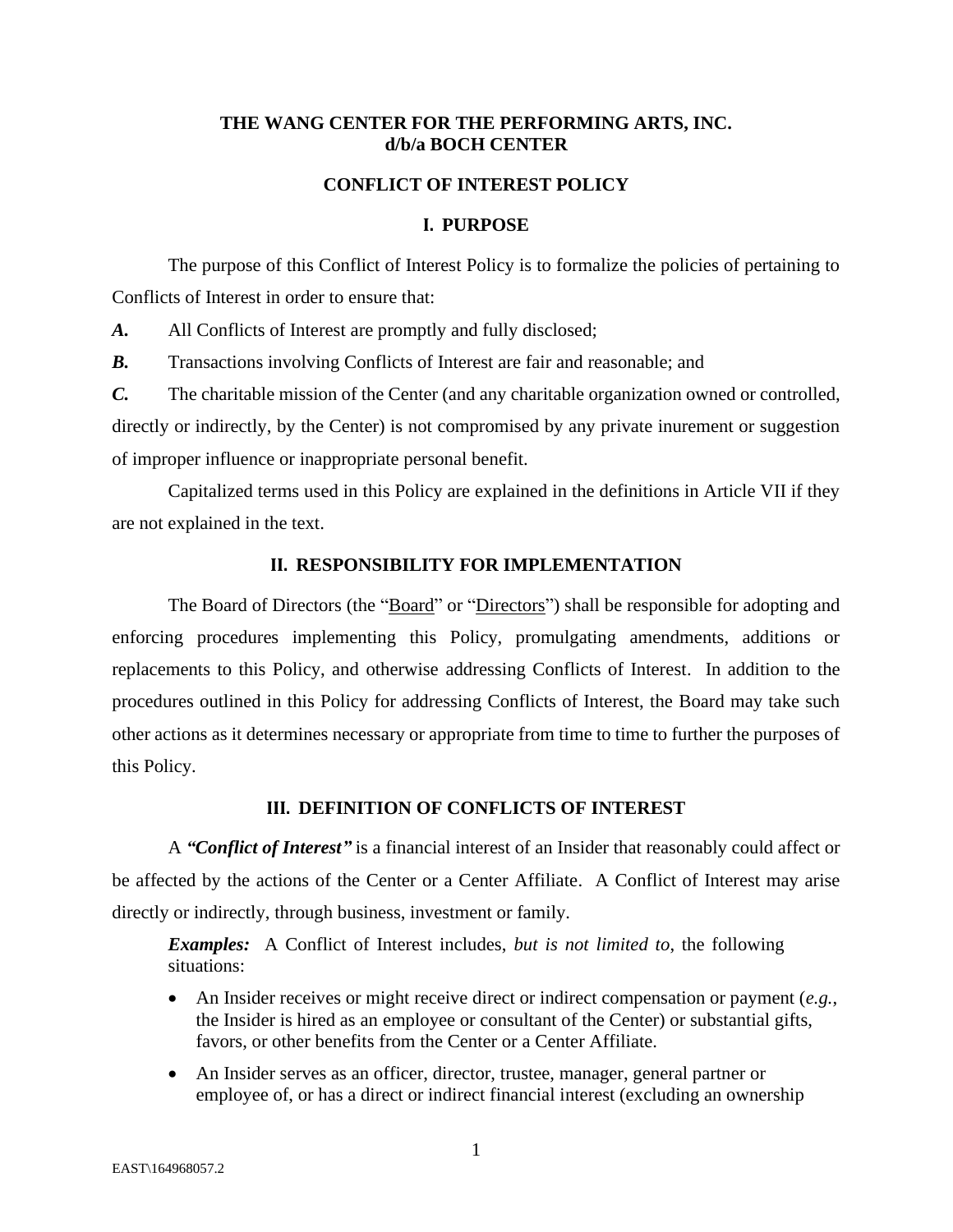interest of less than five percent of a publicly traded company) in or receives benefits of economic value from any entity with which the Center transacts business (*e.g.*, a provider of goods or services to the Center or a Center Affiliate or a financial institution, investment broker, or insurance agent or carrier with which the Center or a Center Affiliate transacts business).

• An Insider has or might acquire investments that may affect or be affected by the investment decisions of the Center or a Center Affiliate.

# **IV. DISCLOSURE OF CONFLICTS OF INTEREST**

*A. Annual Statements by Directors, Overseers and Principal Officers*. Each Director, member of the Board of Overseers ("Overseer"), Principal Officer and member of a committee appointed by the Board of Directors of the Center annually shall sign a statement regarding Conflicts of Interest in the form attached to this Policy as  $\frac{Exhibit A}{A}$  or in other form satisfactory to the Board. Such statements shall, without limitation:

- *1.* Affirm that the person has received a copy of this Conflict of Interest Policy, has read and understands the Policy and agrees to comply with it; and
- *2.* Disclose to the Board:
	- *a.* The name of each entity, for-profit and non-profit, (other than the Center or any charitable organization owned or controlled, directly or indirectly, by the Center) which the person serves as an officer, director, trustee, manager, general partner or employee and the person's position at each such entity;
	- **b.** Whether the person (or any family member, other individual or entity deemed an "Insider" under the definition in Article VII by virtue of a relationship with the person) has, at such time, a Conflict of Interest; and
	- *c.* All material facts relating to any such Conflict of Interest.

*B. Ongoing Duty to Disclose*. In addition, each Director, Overseer, Principal Officer and other Insider promptly shall disclose to the Board, in writing, any Conflict of Interest involving himself or herself (or any family member, other individual or entity deemed an "Insider" under the definition in Article VII by virtue of a relationship with the person) from time to time, as well as all material facts relating to any such Conflict of Interest.

*C. Periodic Disclosure by Other Insiders.* The Board, in its discretion, also may require periodic written disclosure from Insiders other than current Directors, Overseers or Principal Officers of any Conflicts of Interest they (or any family member, other individual or entity deemed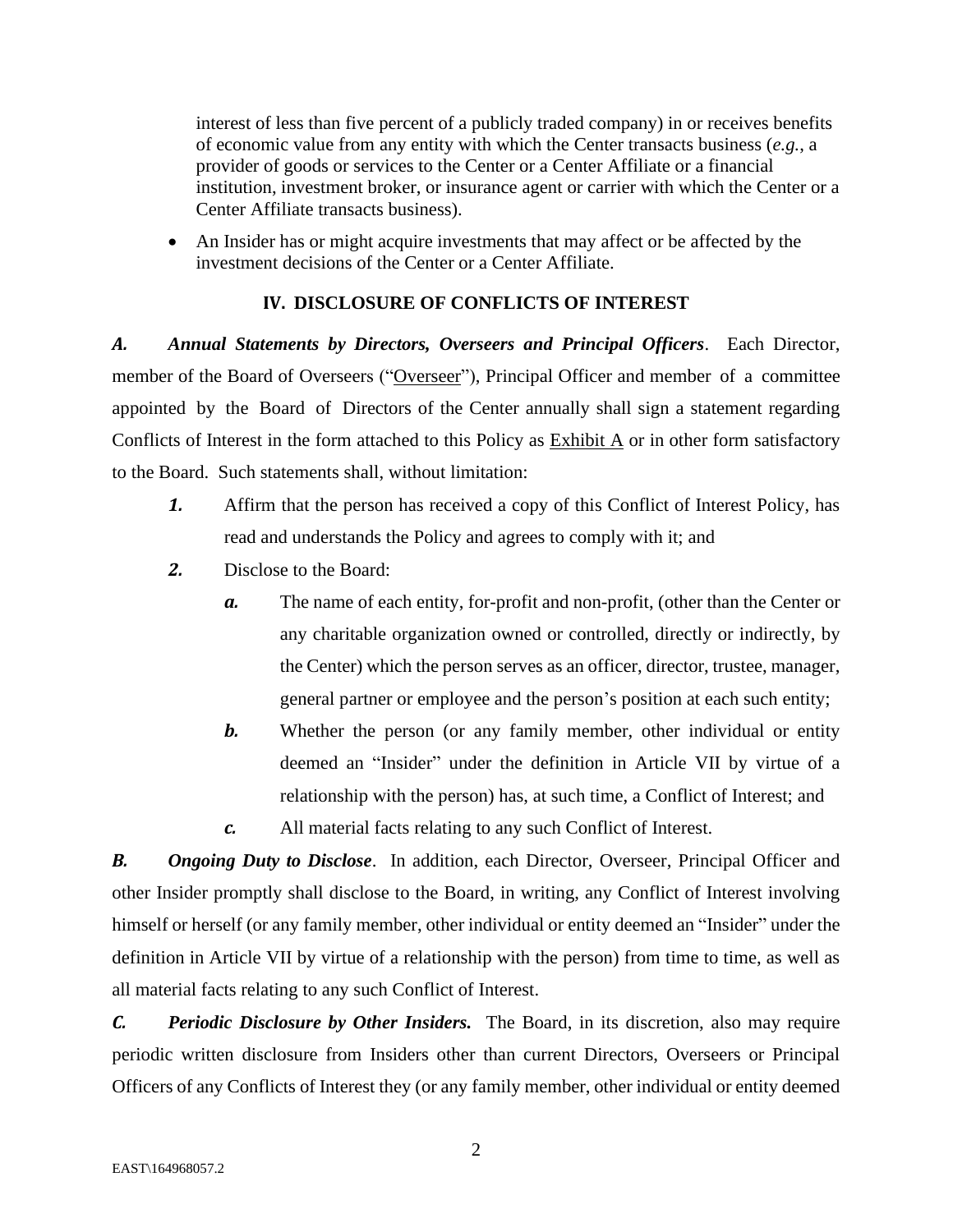an "Insider" under the definition in Article VII by virtue of a relationship with the person) may have and all material facts relating to any such Conflicts of Interest.

*D. Disclosure by Contracting Parties.* The Board in its discretion also may require the Center or a Center Affiliate to cause some or all parties with whom it contracts to disclose whether they are Insiders.

# **V. BOARD PROCEDURES FOR ADDRESSING CONFLICTS OF INTEREST**

*A. Evaluating Actions That Could Involve Conflicts of Interest.* The following procedures shall apply to all actions that could involve Conflicts of Interest:

- *1. Recusal.* Members of the Board who have a Conflict of Interest with respect to the matter being considered shall recuse themselves from the meeting or meetings at which the matter is discussed and voted upon. Such individuals may, however, meet with "disinterested" members of the Board (*i.e.*, those who do not have a Conflict of Interest with respect to the matter) to answer questions about the matter.
- *2. Investigation.* The Board shall review each such action and determine whether:
	- *a.* The consideration will constitute fair market value, or the compensation will qualify as reasonable and would ordinarily be paid for like services by like enterprises (taxable or tax-exempt) under like circumstances; and

*Examples:* In making this determination, the Board might consider data such as:

- compensation levels paid by similarly situated organizations, both taxable and tax-exempt for similar services or
- independent appraisals of the value of property to be transferred.
- *b.* An Insider's participation in the transaction reasonably might impair his or her independence of judgment in other matters concerning the Center or a Center Affiliate.
- *3. Approval*. The Board shall approve an action that could involve a Conflict of Interest only after a majority of disinterested members of the Board determines that the action is fair and reasonable. If an approved transaction could impair the independence of judgment of Insiders participating in the transaction in other matters concerning the Center or a Center Affiliate, the Board may require the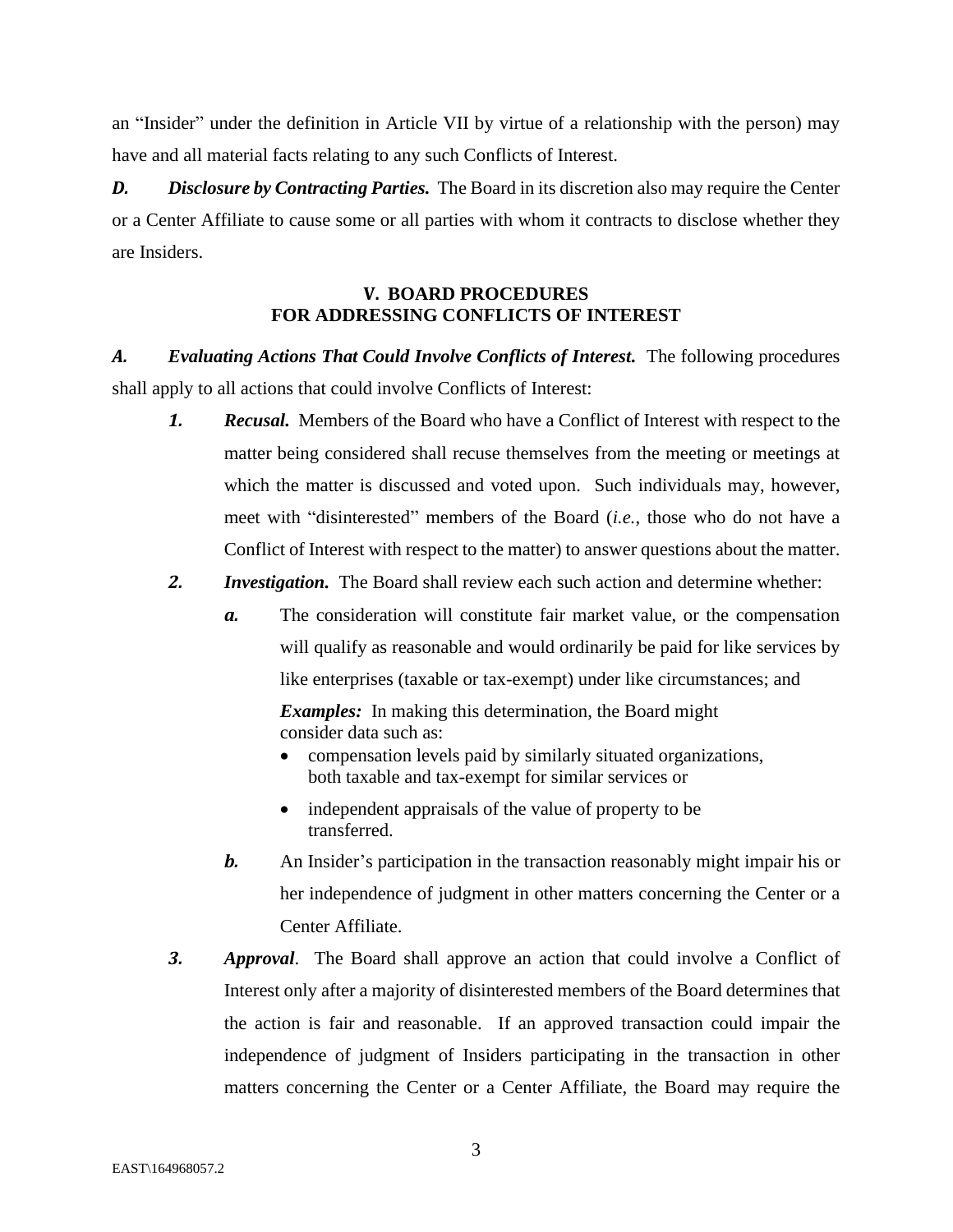Insiders in question to refrain from participation in proceedings related to such matters and/or may take other steps it deems necessary or appropriate.

### *4. Records of Proceedings*

- *a. Content of Minutes*. There shall be minutes of every meeting of the Board which addresses an action that could involve a Conflict of Interest. The minutes shall include the following:
	- *i. Date of Meeting*. The date of the meeting.
	- *ii. Description of Action or Terms of Transaction*. A description of the action or, in the case of a transaction involving a Conflict of Interest, the terms of such transaction.
	- *iii. Names and Participation of Individuals with Conflicts*. The names of the Directors, Oversees or Principal Officers who themselves had a Conflict of Interest and the nature of participation by such individuals in discussions and votes on the matter.
	- *iv. Names of Persons Present*. The names of the persons who were present for discussions and votes relating to the matter.
	- *v. Data Relied Upon*. Data as to fair market value of property or reasonableness of compensation and/or any other factual information relied upon by the Board in reaching a decision on the matter and a description of how such data or information was obtained.
	- *vi. Basis for Determination of Fair Market Value or Reasonable Compensation Outside Range of Comparables*. If the Board determines that fair market value or reasonable compensation for a transaction involving a Conflict of Interest is higher or lower than the range of any comparable data obtained as to fair market value or reasonable compensation, the basis for such determination.
	- *vii. Record of Votes*. A record of any votes taken on the matter.
- *b. Preparation, Review and Approval of Minutes*. The minutes described in the preceding section shall be:
	- *i.* Drafted and circulated before the next meeting of the Board; and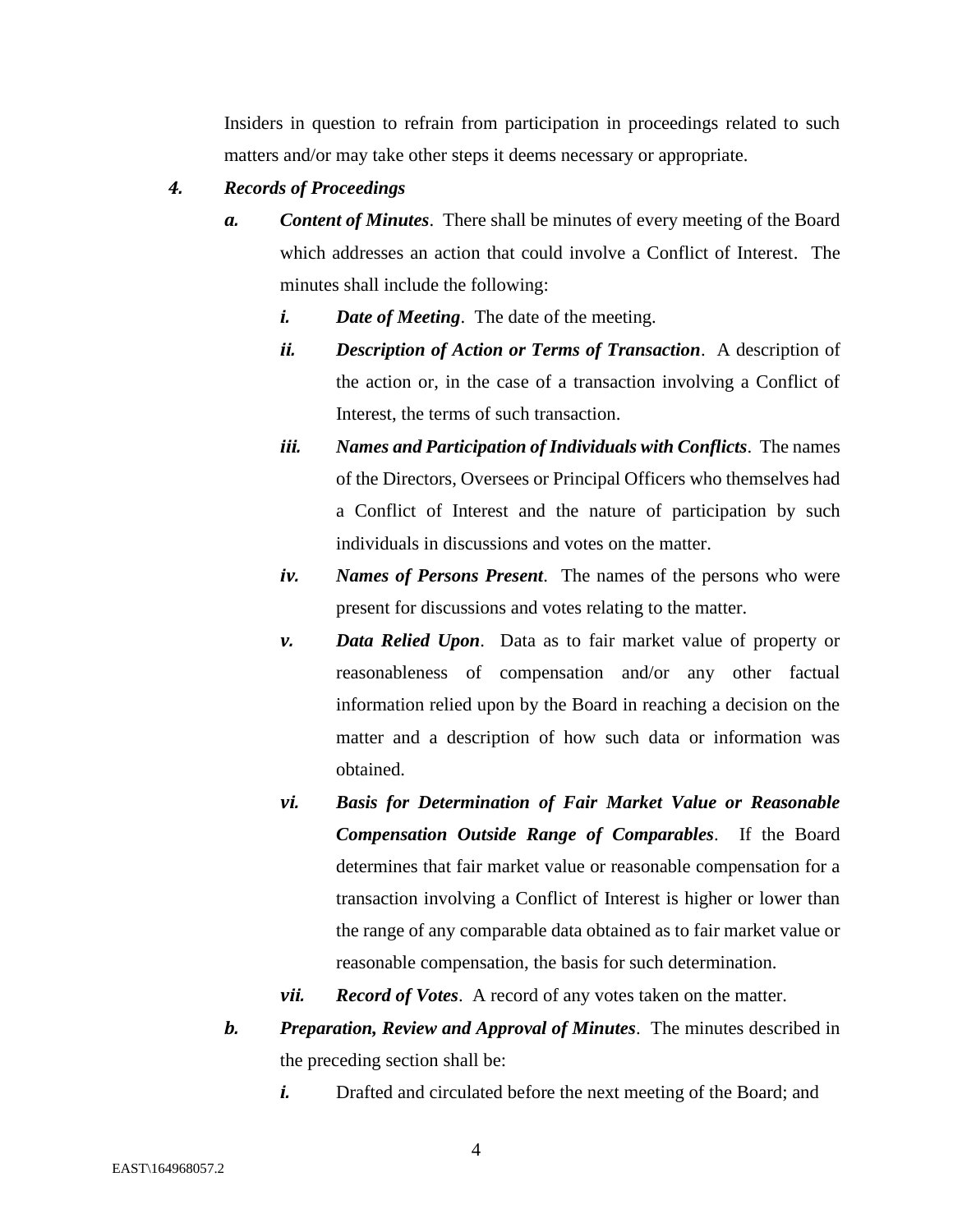*ii.* Reviewed and approved by the Board at such next meeting.

*B. Review of Conflicts of Interest When No Action is Pending*. If, when an Insider discloses a Conflict of Interest, no action that could involve such Conflict of Interest is then pending, the Board shall, following recusal of any members of the Board who have a Conflict of Interest with respect to the matter in question, review the nature of the Conflict of Interest and take any actions the Board deems necessary or appropriate to ensure that the charitable mission of the Center (and any charitable organization owned or controlled, directly or indirectly, by the Center) is not compromised by any suggestion of improper influence or inappropriate personal benefit.

### **VI. VIOLATIONS OF POLICY**

If the Board has reasonable cause to believe that an Insider has failed to disclose a Conflict of Interest and all material facts related to that Conflict of Interest, it shall inform the Insider and afford him or her an opportunity to explain the alleged failure to disclose. If, after hearing the explanation of the Insider and making such further investigation as may be warranted under the circumstances, the Board determines that he or she has in fact failed, without good cause, to make the required disclosure, it shall take appropriate further action.

*Violation of this Conflict of Interest Policy also may expose Insiders to financial sanctions under Section 4958 of the Internal Revenue Code.*

#### **VII. GENERAL DEFINITIONS**

- *A. "Center Affiliate"* means any for-profit or not-for-profit organization:
	- *1.* Which the Center directly or indirectly owns or controls;
	- *2.* Which directly or indirectly owns or controls the Center;
	- *3.* A principal purpose of which is to benefit or further the purposes of the Center (i.e., a so-called "supporting organization" under Internal Revenue Code Section  $509(a)(3)$ ; or
	- *4.* Which is under common control with the Center.

For this purpose, "owns" means directly or indirectly holding 50 percent or more of voting membership rights or voting stock, and "controls" means that 50 percent or more of an organization's directors or other members of its governing body are representatives of or are directly or indirectly controlled by another organization.

*Examples:* Examples of Center Affiliates include: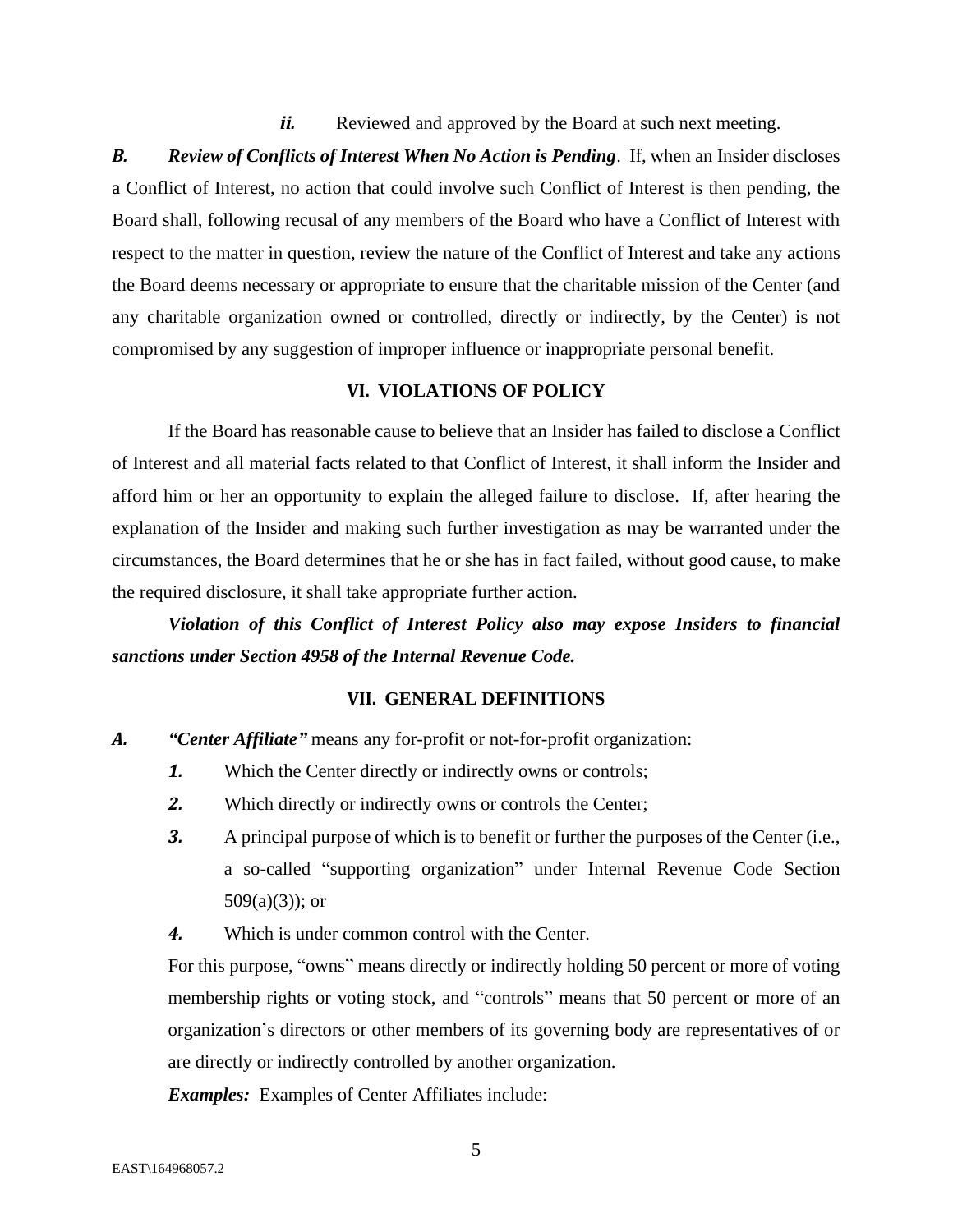- Wang Center Productions, Inc.;
- Wang Theatre, Inc.; and
- Tremont Theatre, Inc.

*B. "Family Members"* of an Insider mean his or her:

- *1.* Spouse;
- *2.* Brothers or sisters (by whole or half blood or adoption) and their spouses;
- *3.* Parents, grandparents or other ancestors (including by adoption); and
- *4.* Children, grandchildren or great-grandchildren (including by adoption), and their spouses.

*C. "Insider"* means a person or entity who is in a position to exercise substantial influence over the affairs of the Center (or of any charitable organization owned or controlled, directly or indirectly, by the Center) or who was in such a position at any time during the previous five years.

*Examples:* Insiders include, *but are not limited to*:

- Current and former Directors and Officers or former Trustees;
- Current and former Principal Officers;
- Members of any committees of the Center;
- Family Members of Insiders;
- Insider-Owned Entities:
- Substantial Contributors:
- Individuals or entities whose compensation is based on revenues produced by activities that they control;
- Individuals or entities who have the authority to control a significant portion of capital expenditures, operating budget or employee compensation;
- Individuals who possess managerial authority or serve as key advisors to someone with managerial authority.
- Individuals or entities owning more than thirty-five percent (35%) of the total combined voting power, profits interest or beneficial interest in a corporation, partnership or trust, respectively, that is an Insider. (For an explanation of "combined voting power," see definition of "Insider-Owned Entity" below.)
- Independent contractors (such as attorneys, accountants or investment managers or advisors) *but only if* they are acting in their capacity as such with respect to a transaction from which they might benefit economically (other than by receiving fees for professional services rendered).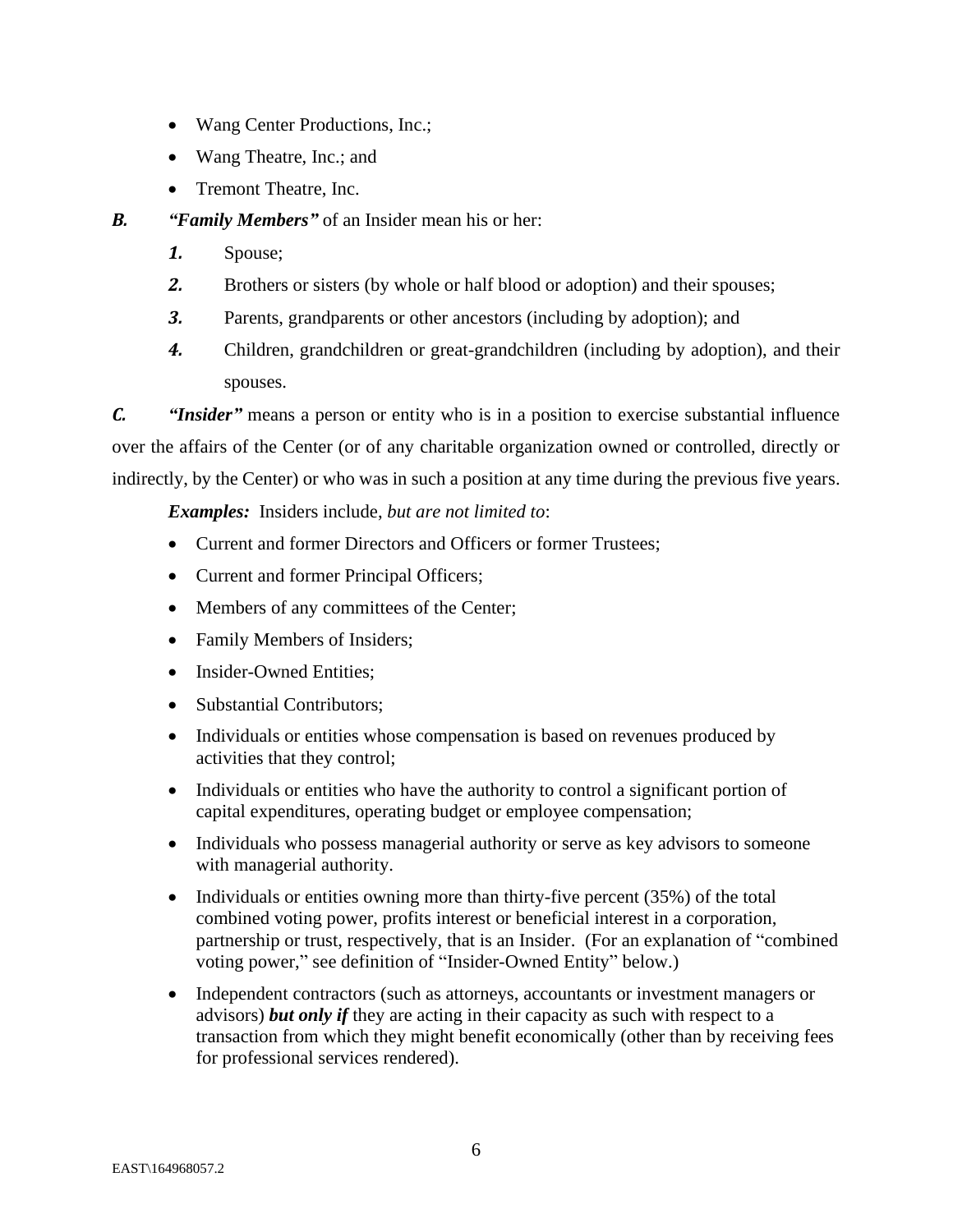**D.** An *"Insider-Owned Entity"* means one of the following entities, whether for-profit or notfor-profit:

- *1.* A corporation in which an Insider and/or his or her Family Members own more than thirty-five percent (35%) of the total combined voting power (for this purpose, the term "combined voting power" includes voting power represented by direct or indirect holdings of voting stock, but does not include voting rights held only as a director or trustee);
- *2.* A partnership in which such persons own more than thirty-five percent (35%) of the profits interest; or
- *3.* A trust or estate in which such persons own more than thirty-five percent (35%) of the beneficial interest.
- *E.* A *"Principal Officer"* means a:
	- *1.* President and Chief Executive Officer;
	- *2.* Chief Operating Officer;
	- *3.* Chief Financial Officer;
	- *4.* President;
	- *5.* Vice President(s);
	- **6.** Treasurer and Assistant Treasurer(s);
	- *7.* Clerk and Assistant Clerk(s); and
	- *8.* Any other person having powers and responsibilities comparable to those of the persons currently holding these titles (for example, the authority to sign drafts or direct the signing of drafts or authorize electronic transfer of funds from bank accounts).

*F.* A *"Substantial Contributor"* (as such term is used in the examples of the definition of an "Insider" above), means an individual or entity who contributes a total of more than \$5,000 in one year *and* whose total yearly contribution exceeds two percent (2%) of the total contributions and bequests received that year.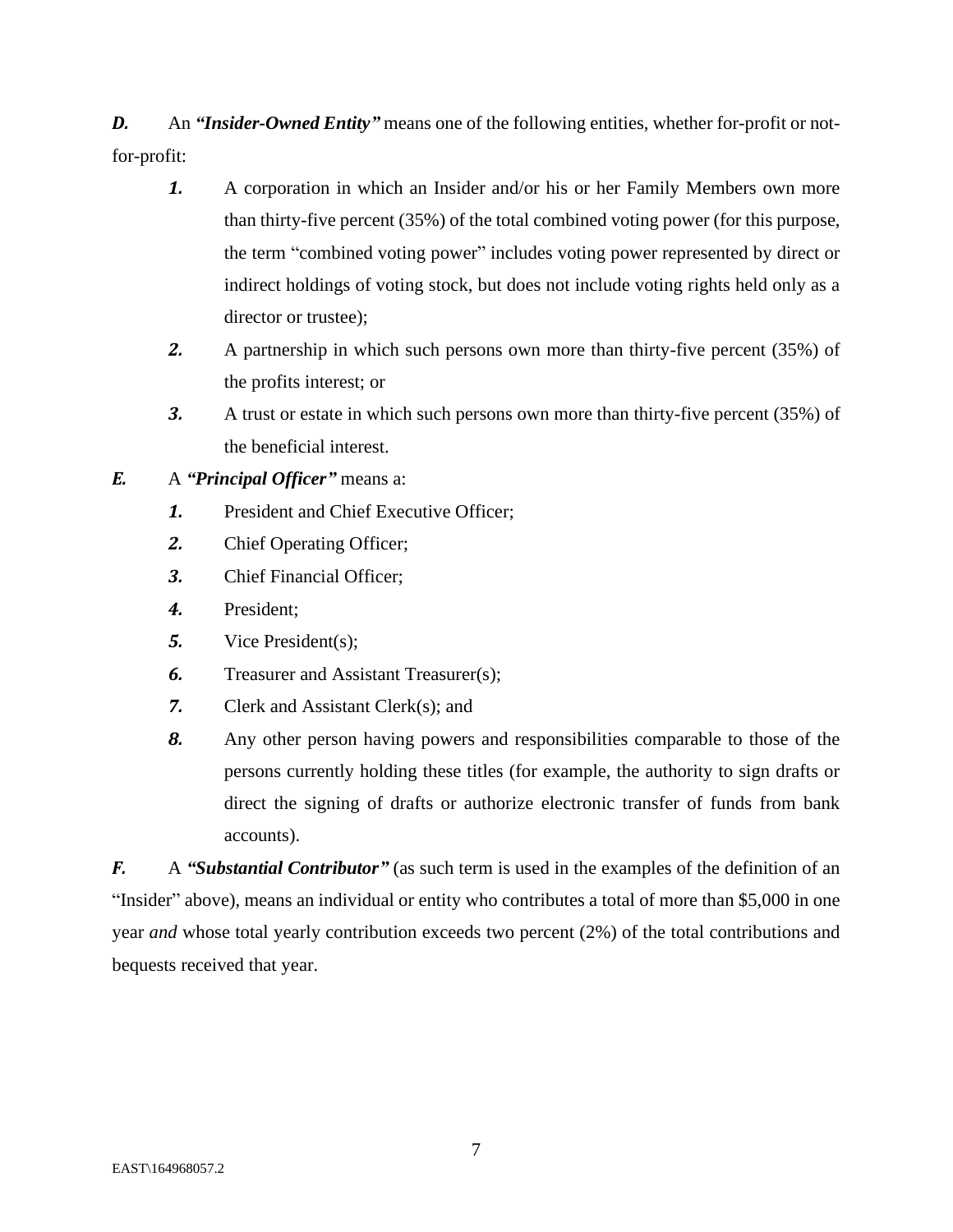# **Exhibit A**

### **Annual Conflict of Interest Disclosure Statement**

#### **THE WANG CENTER FOR THE PERFORMING ARTS, INC. d/b/a BOCH CENTER**

## **Annual Conflict of Interest Disclosure Statement**

*NOTE: Capitalized terms not defined on this form are defined in the Policy.*

*A.* I am [120] a member of the Board of Directors, [120] a member of the Board of Overseers, **[ ]** a member of a committee appointed by the Board of Directors a n d / or **[ ]** a Principal Officer of The Wang Center for the Performing Arts, Inc. d/b/a Boch Center (the "Center"). [Check all that apply]

**B.** I have received a copy of the Center's Conflict of Interest Policy. I have read and understand the Policy and I agree to comply with the Policy.

*C.* I list here the name of each entity, for-profit and non-profit (other than the Center, Tremont Theatre, Inc., Wang Center Productions, Inc., or Wang Theatre, Inc.) which I serve as an officer, director, trustee, manager, general partner or employee, and my position at each such entity: [Use additional sheets if necessary.]

| Entity | Position |
|--------|----------|
|        |          |
|        |          |
|        |          |
|        |          |
|        |          |
|        |          |
|        |          |